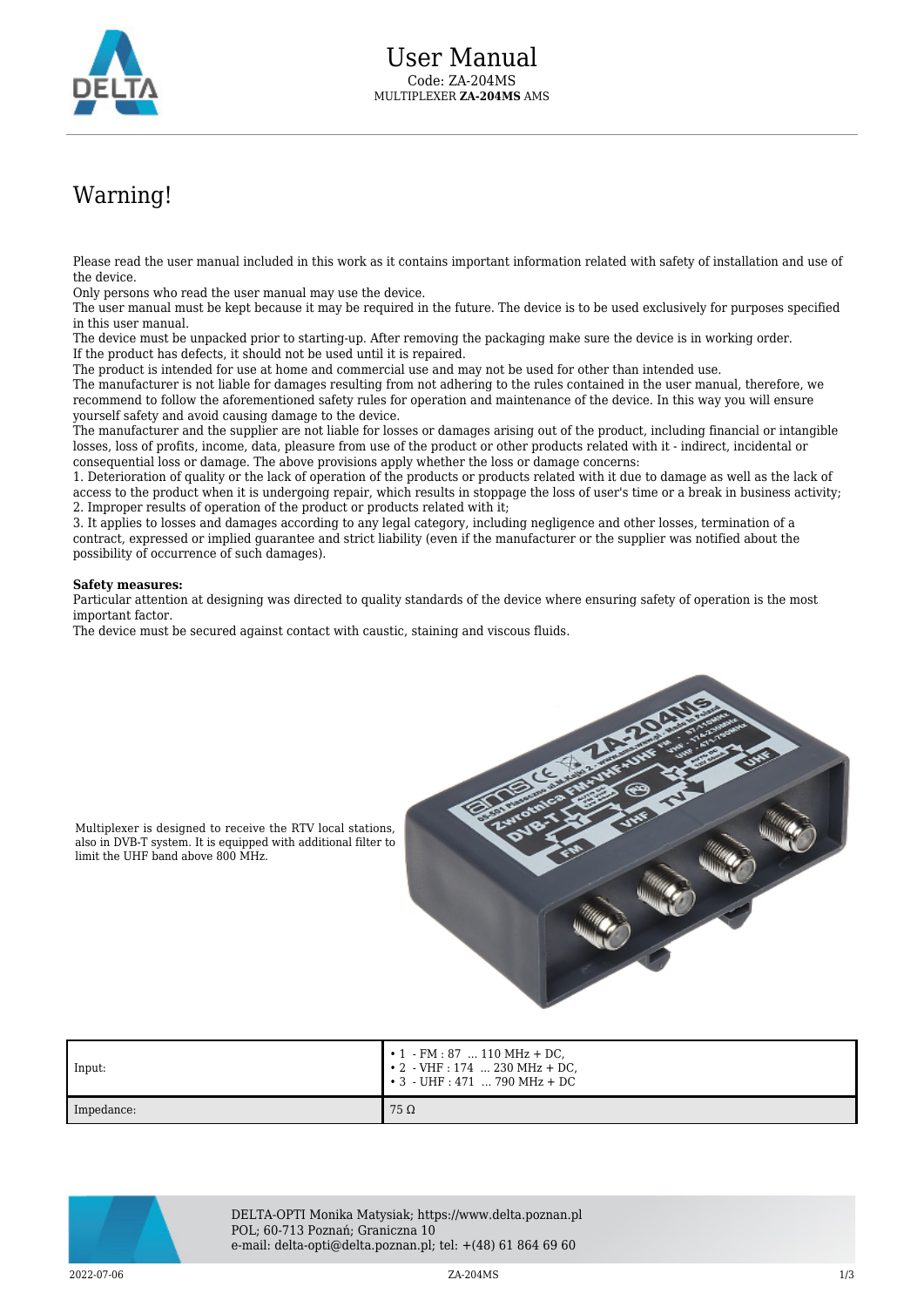

| Insertion loss:       | 1 dB            |
|-----------------------|-----------------|
| Return loss:          | $\geq 40$ dB    |
| Housing:              | Metal / PET     |
| Mount:                | To the mast     |
| Weight:               | 0.09 kg         |
| Dimensions:           | 90 x 34 x 54 mm |
| Guarantee:            | 2 years         |
| Manufacturer / Brand: | AMS             |

Device connectors:



Top view:



Mounting side view:



DELTA-OPTI Monika Matysiak; https://www.delta.poznan.pl POL; 60-713 Poznań; Graniczna 10 e-mail: delta-opti@delta.poznan.pl; tel: +(48) 61 864 69 60

2022-07-06 ZA-204MS 2/3